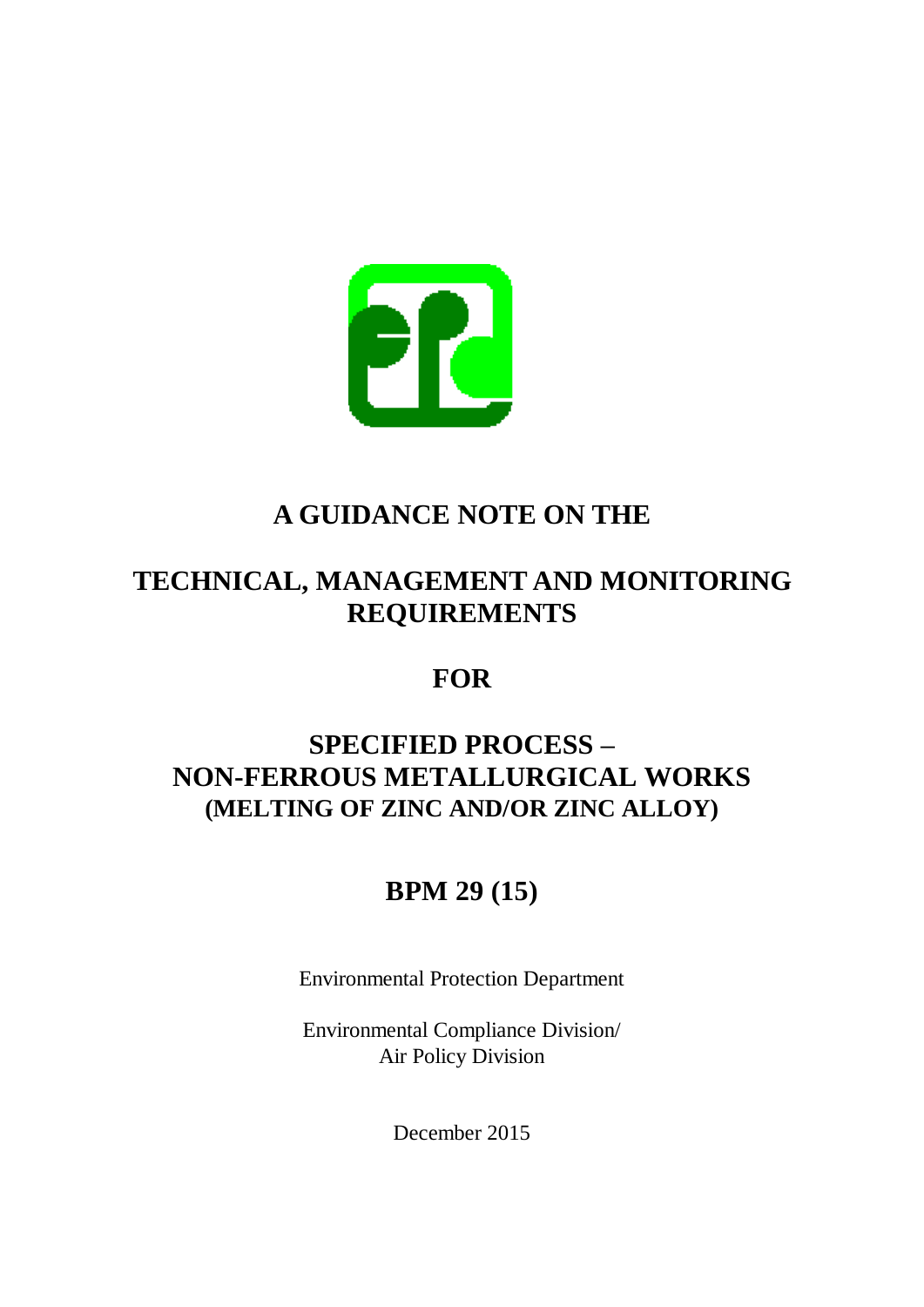## **1. INTRODUCTION**

 guide the air pollution management of specified processes (SP), to which Part IV of the Air Pollution Control Ordinance (the Ordinance) applies, and the assessment of an application for SP licence. It applies to the process of melting zinc and zinc alloy under Non-ferrous Metallurgical Works, which is described as follows in Schedule 1 to the Ordinance This Note is one of a series issued by the Environmental Protection Department to

 "Non-ferrous Metallurgical Works are works in which the processing capacity exceeds 1 tonne per hour and in which melting of any non-ferrous metal, other than aluminium, copper, lead and zinc for galvanizing, is carried out"

 Also, this note only refers to processes where refining is carried out as a composite part of a melting and casting operation. Processes which are primarily refining operations, including the recovery of zinc from scrap metal, dross or slag, are not covered by this note. As regards specific requirements for non-ferrous metallurgical processes not covered by this note, please make enquiries at [enquiry@epd.gov.hk.](mailto:enquiry@epd.gov.hk) The separation of non-ferrous metal from mixed scrap is not covered by this note.

 of an SP shall use the **best practicable means** (BPM) for preventing noxious or offensive emissions from their plants, preventing the discharge of such emissions into the atmosphere and rendering such emissions where discharged harmless and inoffensive. This Note sets out the minimum requirements for the provision and maintenance of the BPM for an individual plant. However, an applicant for an SP licence should recognize that fulfilment of the requirements in this Note does not necessarily lead to the granting of the licence because the decision will take into account the circumstances of an individual application. In addition, the Authority may impose specific requirements in the licence, if granted, on top of the requirements set out in this Note. The terms and conditions in the SP licence should be the statutory requirements for the environmental management of an SP. Under section 12 of the Ordinance, the owner of any premises used for the conduct

 (Note: "best practicable means", where used with respect to the emission from a premises of an air pollutant, has referenced not only to the provision and the efficient maintenance of appliances adequate for preventing such emission, but also to the manner in which such appliances are used and to the proper supervision by the owner of the premises of any operation in which such an air pollutant is evolved.)

 the latest version of this Note at the time of the licence renewal application, he should provide full justifications for the failure and propose for the Authority's consideration his plan to upgrade the emission control performance of his plant including the implementation timeframe. If an SP licence holder seeks to renew the licence of his existing SP that fails to meet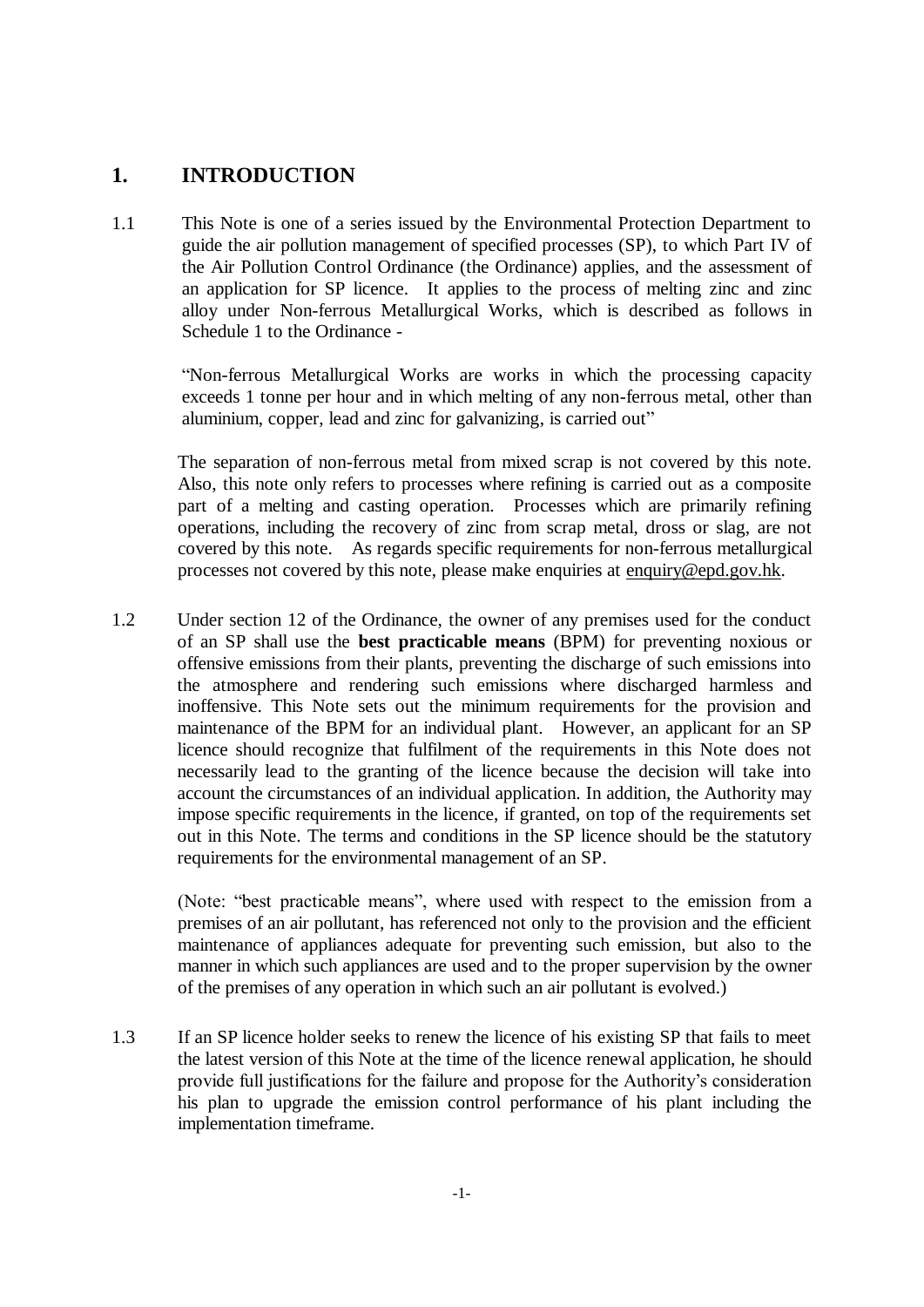## **2.EMISSION LIMITS**

- 2.1 All emissions to air, other than steam or water vapour, shall be colourless, free from persistent mist or fume, free from persistent visible emissions, and free from droplets.
- 2.2Emissions from non-fugitive fixed emission points in the specified process and associated processes covered by this Note shall not:  $2.2$ 
	- (a) exceed the concentration limits set out in Annex I.  $(a)$
	- compared in the appropriate manner with the Ringelmann Chart or an approved appear to be as dark as or darker than Shade 1 on the Ringelmann Chart when device.

## **3.FUEL RESTRICTION**

 not powered by electricity, all fuels to be used shall comply with the Air Pollution Control (Fuel Restriction) Regulations. Use of electric induction furnaces for melting metals is recommended. For furnace

#### **4.CONTROL OF EMISSIONS**   $\boldsymbol{\Lambda}$ .

- 4.1Emission of air pollutants shall be minimized to prevent:  $4.1$ 
	- (a) harm to the environment, adverse effects to human health, or creation of any nuisances;
	- (b) threatening the attainment or maintenance of the relevant air quality objectives;
	- (c) giving rise to an objectionable odour noticeable outside the premises where the process is carried out; and
	- (d) imposing undue constraint on the existing and future development or land use.
- reduction of emissions at source is the choice. Where the emission cannot be prevented or reduced at source to a sufficient extent to meet these requirements, air pollution control equipment shall be provided to meet the emissions limits. 4.2To satisfy the emission limits set out in Section 2 of this Note, prevention or
- be used whenever possible in the relevant specified process and associated operations. The use of electricity or gaseous fuel for process heating is recommended. Clean energy sources and fuels which have been proven to reduce air pollution shall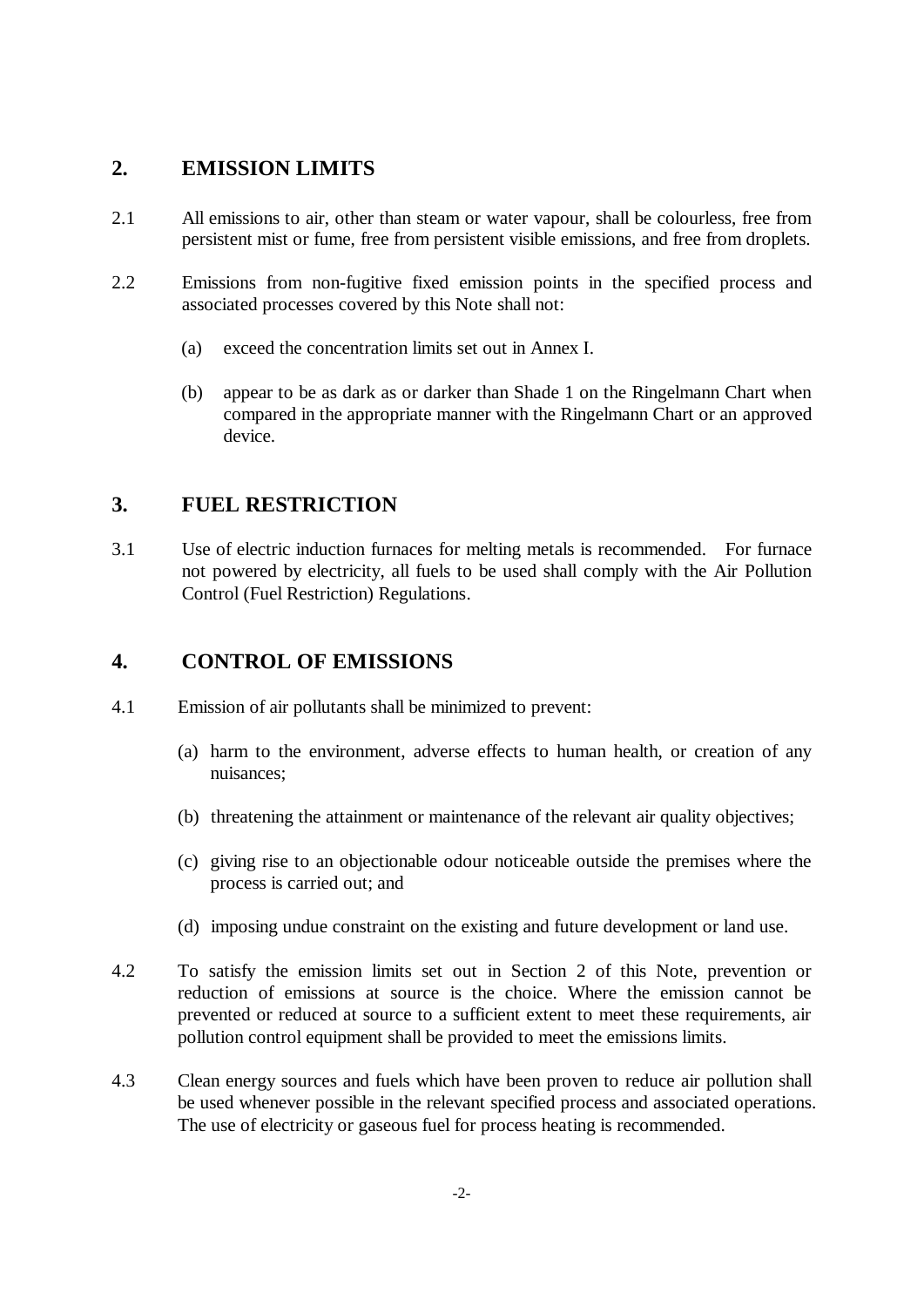- 4.4 Properly designed operation process shall be installed and operated to contain and treat process emissions including, but not be limited to, particulates, fumes and odour. Relevant emissions shall be adequately collected by local exhaust, and vented to a suitable abatement plant for treatment, meeting the specified emission limits set out in Section 2 of this Note, before being discharged to the atmosphere. Enclosed furnaces, casings, ductwork and ancillary equipment which are required to meet the emission standards should be maintained as gas tight as practicable.  $4.4$
- $4.5$  Furnace(s) and process heat generation plant(s) shall be of adequate design for efficient energy application and transfer as well as minimizing releases to air. Combustion plant(s) shall be of low pollution design and equipped with advanced process control technology to ensure good combustion and reduce air emissions.  $4.5$

### Design of chimney

- 4.6 Chimney includes structures and openings of any kind, including vents and process exhausts, from or through which air pollutants generated from combustion, melting and/or other manufacturing process may be emitted.  $4.6$
- modelling techniques acceptable to the Authority. The aims are to ensure the objectives as listed in paragraph 4.1 are observed and followed through and that the emission of non-AQO pollutants, in particular, heavy metals and carcinogenic organic compounds, will not cause any adverse effect to human health or The design of a chimney is to be determined by mathematical or physical dispersion environment.
- In any case, the design of a chimney shall at least satisfy the following conditions:
	- (a) Chimney height
		- (i) For combustion process, the final chimney height shall be agreed with the Authority and in any case, it shall be at least 3 metres above the roof top of the building to which it is attached or 8 metres above ground level, whichever is the greater. In addition, suitable adjustment shall be made to take into account of local meteorology, local topography and background emissions.
		- (ii) For non-combustion process, the same guideline shall be observed as far as practicable and in any case, it shall be at least 3 metres above the roof top of the building to which it is attached.
	- (b) Efflux velocity

 condition. Where a wet method of arrestment is used, the linear velocity within the chimney shall not exceed 9 m/s to avoid entrainment of droplets from chimney surface into the gas stream. The efflux velocity of the chimney shall not be less than 15 m/s at full load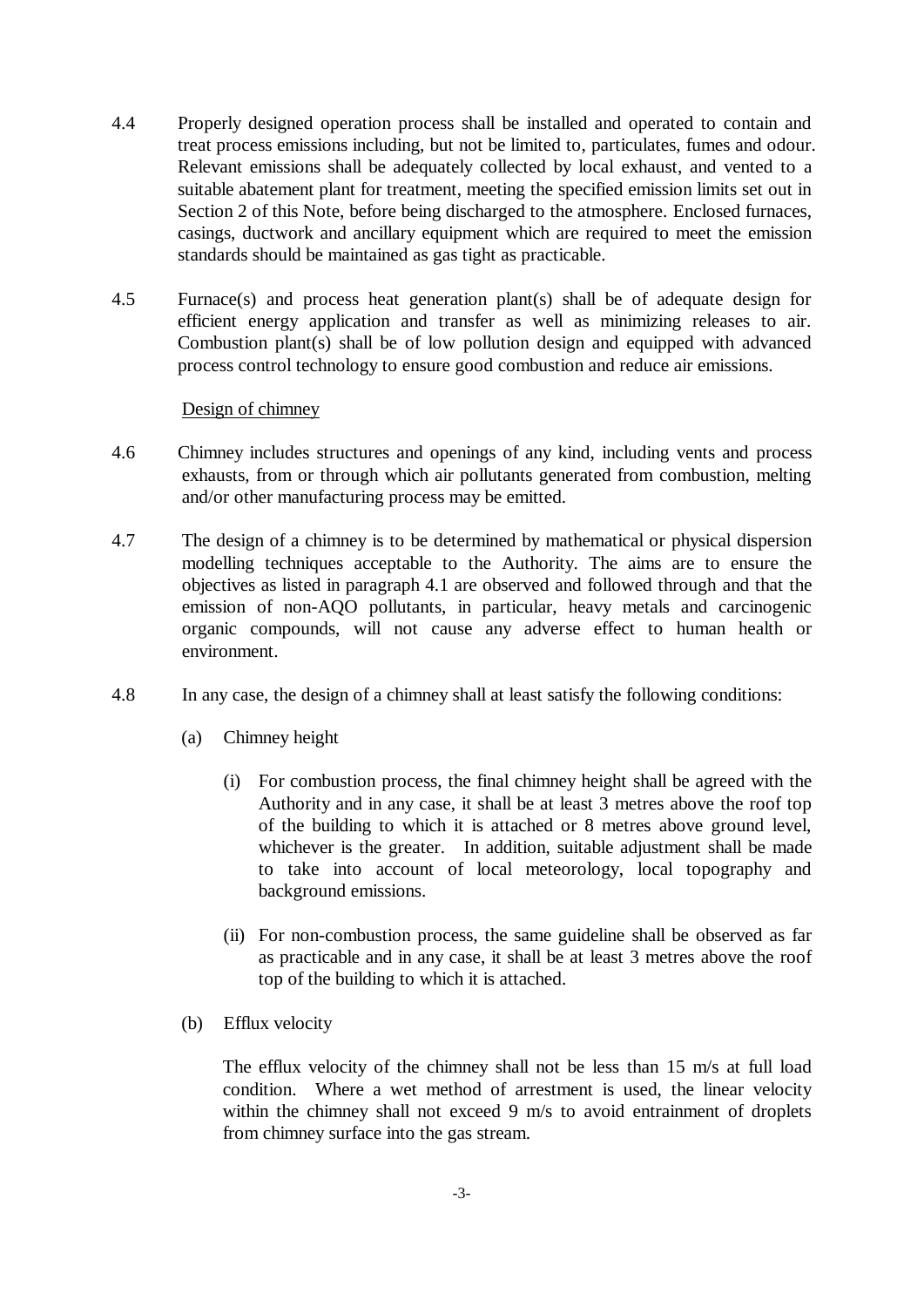### (c) Exit temperature

acid dew point, and in any case, not less than 80 °C. For combustion process, the flue gas exit temperature shall not be less than the

(d) Mode of discharge

 Releases to air from chimney shall be directed vertically upwards and not restricted or deflected by the use of, for example, plates, caps or cowls.

 Where practicable, hot emissions should take place from the minimum number of chimneys and multiplicity of discharge points should be avoided in order to obtain maximum thermal buoyancy.

 Chimney for release of hot emissions shall, wherever possible, be insulated. The insulation materials shall be free of asbestos.

### **Other Emissions and Odour**

- treatment and any other processes that may generate air pollutants, suitable control measures shall be provided to minimize the air pollutant emissions to air. In particular, for any process which would generate particulate emission, the particulates generated shall be collected and vented to an arrestment plant meeting the emission limits stipulated in Section 2 of this Note 4.9For auxiliary operations including casting, finishing, milling, annealing, surface
- 4.10 Furnaces should be fitted with temperature controls to ensure that melting temperatures are kept as low as possible to minimize the emission of fume. Emissions from melting and holding furnaces should be adequately contained to prevent low level fugitive emissions.  $4.10$
- stored in a manner which minimizes emissions to the air. All residues, including those produced by abatement plant, should be handled and
- All emissions should be free from objectionable odour outside the site boundary.
- 4.13A high standard of housekeeping should be maintained.

# **5. FUGITIVE EMISSION CONTROL**

### 5.1 Engineering design/technical requirements

 The Authority will prescribe the requirements in consideration of the circumstances of an individual SP plant. As a general guideline, the loading, unloading, handling and storage of fuel, raw materials, products, wastes or by-products shall be carried out in a manner acceptable to the Authority so as to prevent the release of: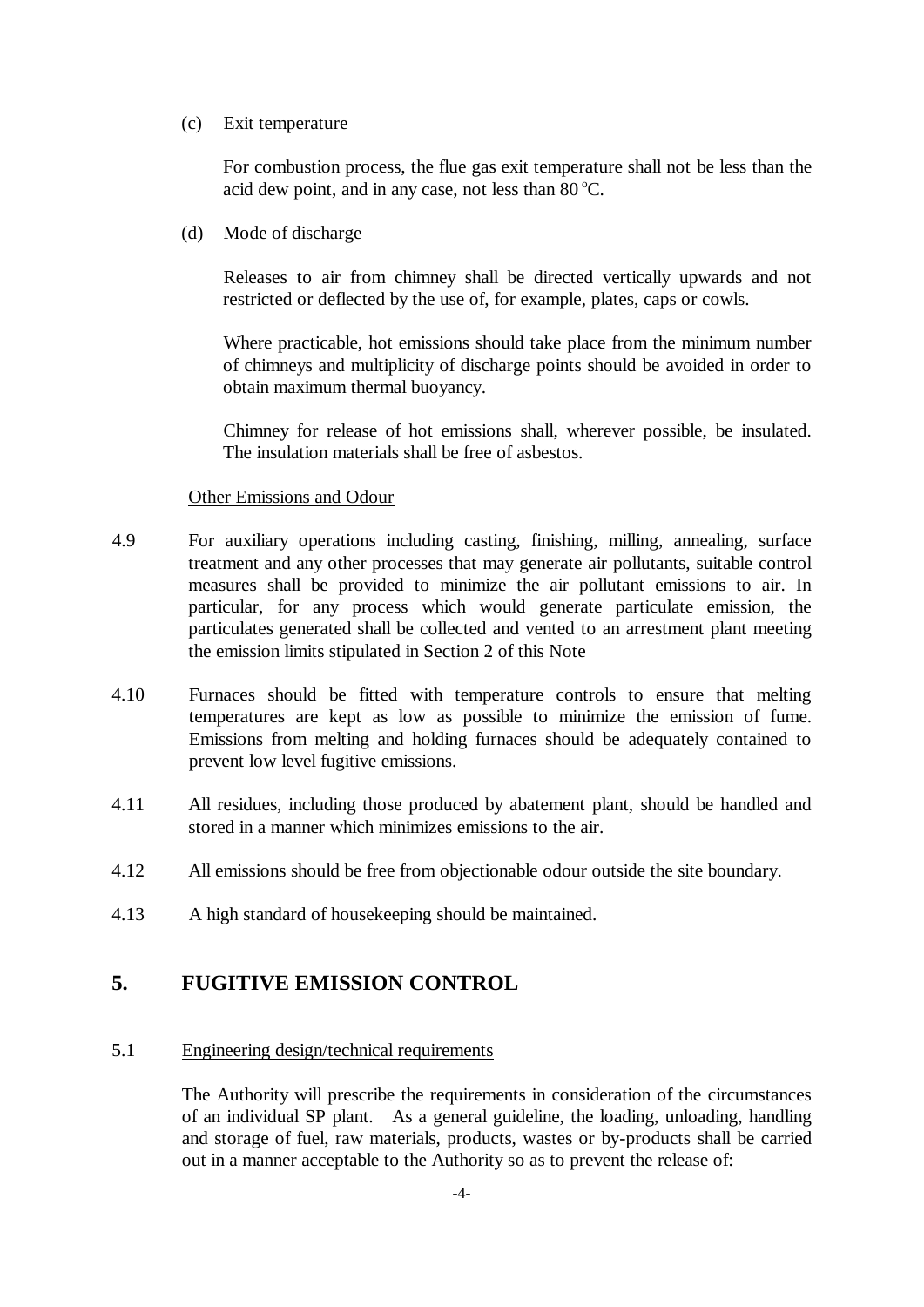- (a) visible dust emissions; and/or
- (b) emissions of organic vapours; and/or
- (c) other noxious or offensive emissions.
- 5.2 Without prejudice to the generality of the above general requirements, the following control measures shall be implemented:  $52$ 
	- (a) Dusty materials, or potentially dusty materials, for example, powder additives, shall be stored and handled in such a manner as to minimize resultant fugitive dust emission.  $(a)$
	- (b)All residues produced, including those produced by arrestment plant, shall be handled and stored in a manner which could minimize emissions to air.  $(b)$
	- (c)Air pollutant emissions from melting or holding furnaces and other process equipment shall be adequately contained to prevent fugitive emissions. The emissions shall be vented to suitable arrestment plant, where necessary, meeting the emission limits stipulated in Section 2 of this Note.  $(c)$

#### 6. **6.MATERIAL RESTRICTION**

6.1 Metallic charge to melting furnace shall be clean, uncontaminated by grease or non-metallic matters unless the furnace is either designed or fitted with equipment for control of emission of pollutants to the satisfaction of the Authority.  $6.1$ 

#### $\overline{7}$ . **7.OPERATION AND MAINTENANCE**

- of equipment, its supervision when in use and the training and supervision of qualified staff. Specific operation and maintenance requirements may be specified for individual equipment. 7.1 Best Practicable Means requirements include the proper operation and maintenance
- when the plant or other associated processes are in operation. 7.2 All control and monitoring equipment shall be operational and functioning properly
- 7.3 Operating staff shall be properly trained in their duties relating to control of the process and emissions to air. Particular emphasis shall be given to training for start-up, shut down and abnormal conditions.
- pollution control equipment which would cause exceedance of the emission limits or breaches of other air pollution control requirements, the incident shall be reported to 7.4 In case of abnormal emissions, malfunctioning and breakdown of the process or air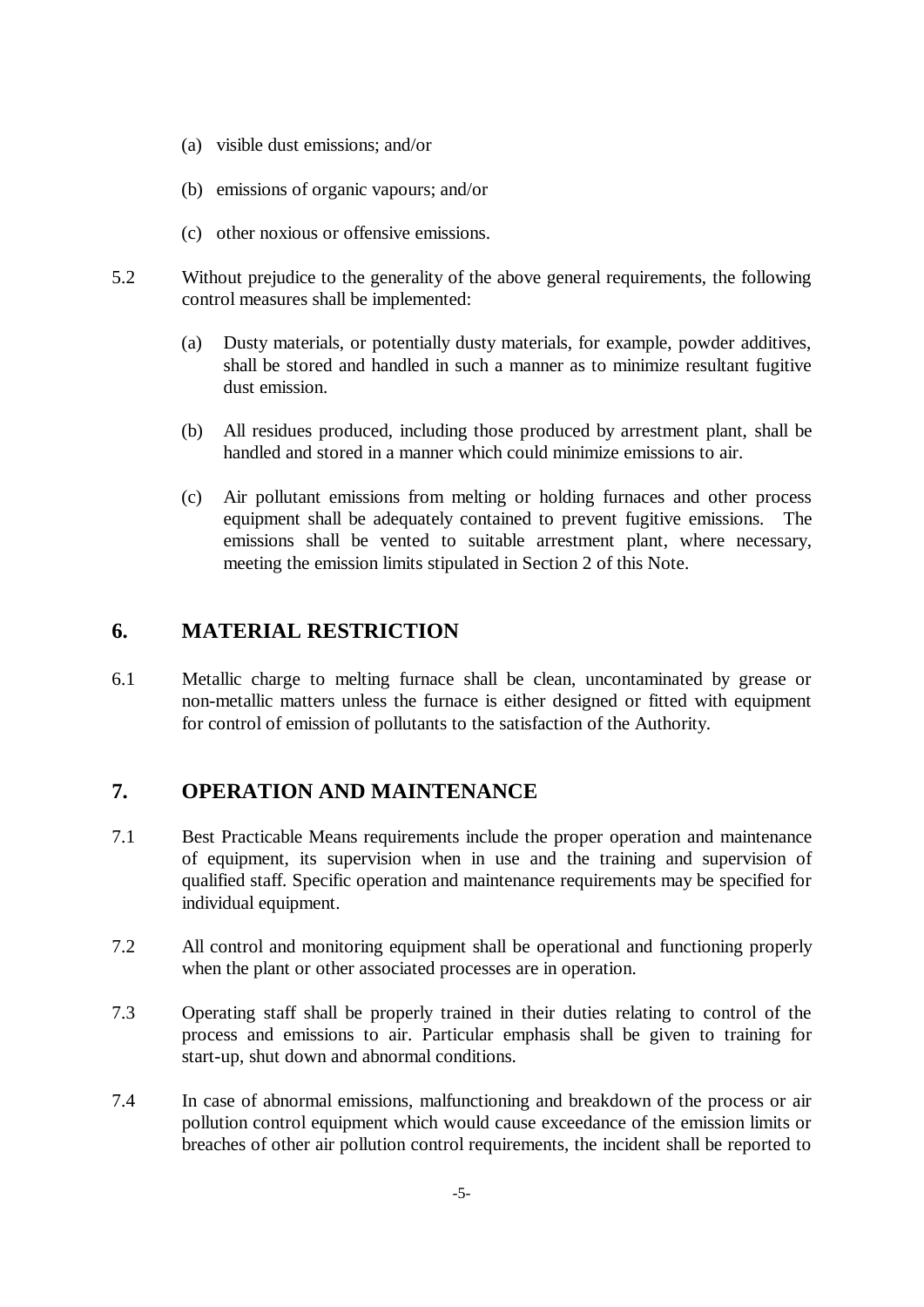the Authority without delay and in no case more than 3 working days. Moreover, all practicable means (including refraining from using the defective plant) shall be taken to minimize the abnormal emissions.

#### $\mathbf{8}$ . **8.MONITORING REQUIREMENTS**

- 8.1 Parameters and sampling frequency will be determined by the Authority. However, the following parameters should be monitored as specified below:
	- $(a)$ Process Monitoring

 Monthly total of raw material input, product output and material stock (by manual recording), and other essential operating parameter(s) which may significantly affect the emission of air pollutants.

(b) Ambient Monitoring

| At site boundary and/or any<br>other locations acceptable to<br>the Authority: | Respirable suspended particulates (at least one<br>(1)<br>24-hour sample per 6 calendar days)<br>(ii) Odour patrols along or beyond the site<br>boundary (odour patrols to be conducted by<br>the plant environmental personnel, who shall<br>be free from any respiratory diseases, to detect<br>any odour on weekly basis, two times a day in<br>a week, one in the morning and one in the<br>afternoon, or at frequency to be determined by<br>the Authority.) |
|--------------------------------------------------------------------------------|-------------------------------------------------------------------------------------------------------------------------------------------------------------------------------------------------------------------------------------------------------------------------------------------------------------------------------------------------------------------------------------------------------------------------------------------------------------------|
|                                                                                |                                                                                                                                                                                                                                                                                                                                                                                                                                                                   |

- 8.2 The following Boundary Ambient Standards set for triggering investigations by the 8.2 licence holder
	- (i) Respirable suspended particulates :  $100 \mu g/m^3$  (24 hour average)
	- Odour outside the premises  $(ii)$ : Objectionable odour noticeable at the site boundary and/or

### Event and Action Plan

8.3 Should non-compliance with the boundary ambient standards be found, more 8.3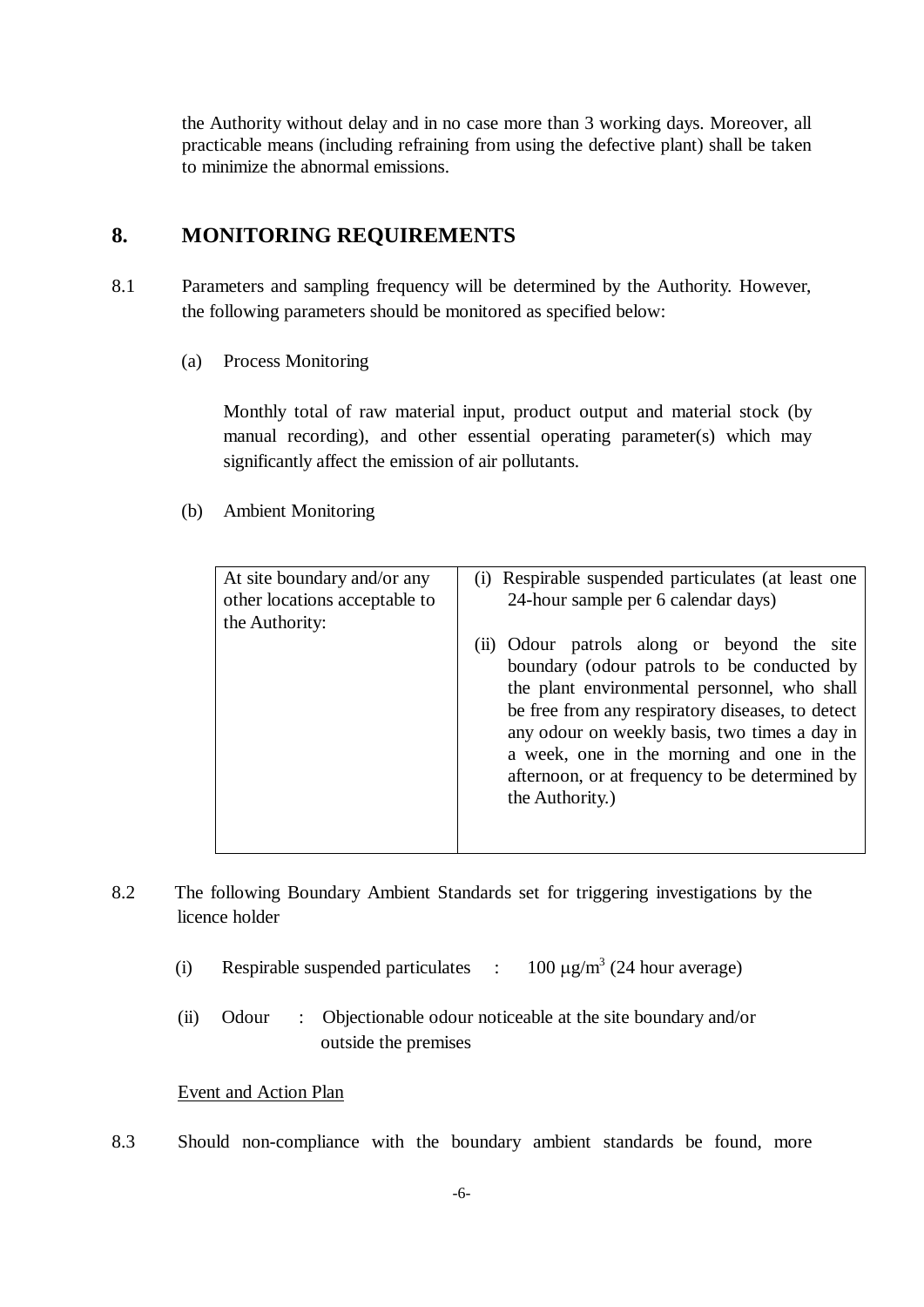frequent monitoring is required and the licence holder shall take action according to the Event and Action Plan at Annex II.

- 8.4 Necessary monitoring equipment and techniques, agreeable to the Authority, shall be provided and used to demonstrate that the process is properly operated and the emissions can be minimized to meet the air pollution control requirements. The scope, manner and frequency of the monitoring shall be sufficient for this purpose and will be determined by the Authority. In general, visual and olfactory assessment on the operation of process equipment, air pollution control system(s) and air emissions shall be made frequently and at least once a day. 8.4
- record shall be retained at the premises for a minimum of two years, or any other period specified by the Authority, after the date of last entry and made available for examination as and when required by the Authority. 8.5Monitoring results shall be recorded in a manner specified by the Authority. The
- 8.6 Indication of satisfactory performance of air pollution control equipment shall be provided. Continuous monitoring of essential operating parameter(s) that may significantly affect the emission of air pollutants, such as volumetric flow of extraction / air pollution control system(s) or essential operating parameter(s) of relevant abatement plant(s), shall be displayed. 8.6
- pollution management system(s) including the emission extraction device and relevant abatement plant(s). It shall be fitted with audible and visual alarms with trigger levels for activation agreeable to the Authority. Emission events that lead to the alarms being activated shall be properly recorded in such manner and format agreed with the Authority. These instruments shall be checked regularly to ensure that they are functioning correctly in accordance with the manufacturer's instructions. 8.7Appropriate instrumentation shall be installed to monitor the performance of air

#### $9.$ **9.COMMISSIONING**

9.1 Commissioning trials (to be witnessed by the Authority whenever appropriate) shall be conducted to demonstrate performance and capability of the air pollution control measures and a report of commissioning trial shall be submitted to the Authority within 1 month after completion of the trial.  $9.1$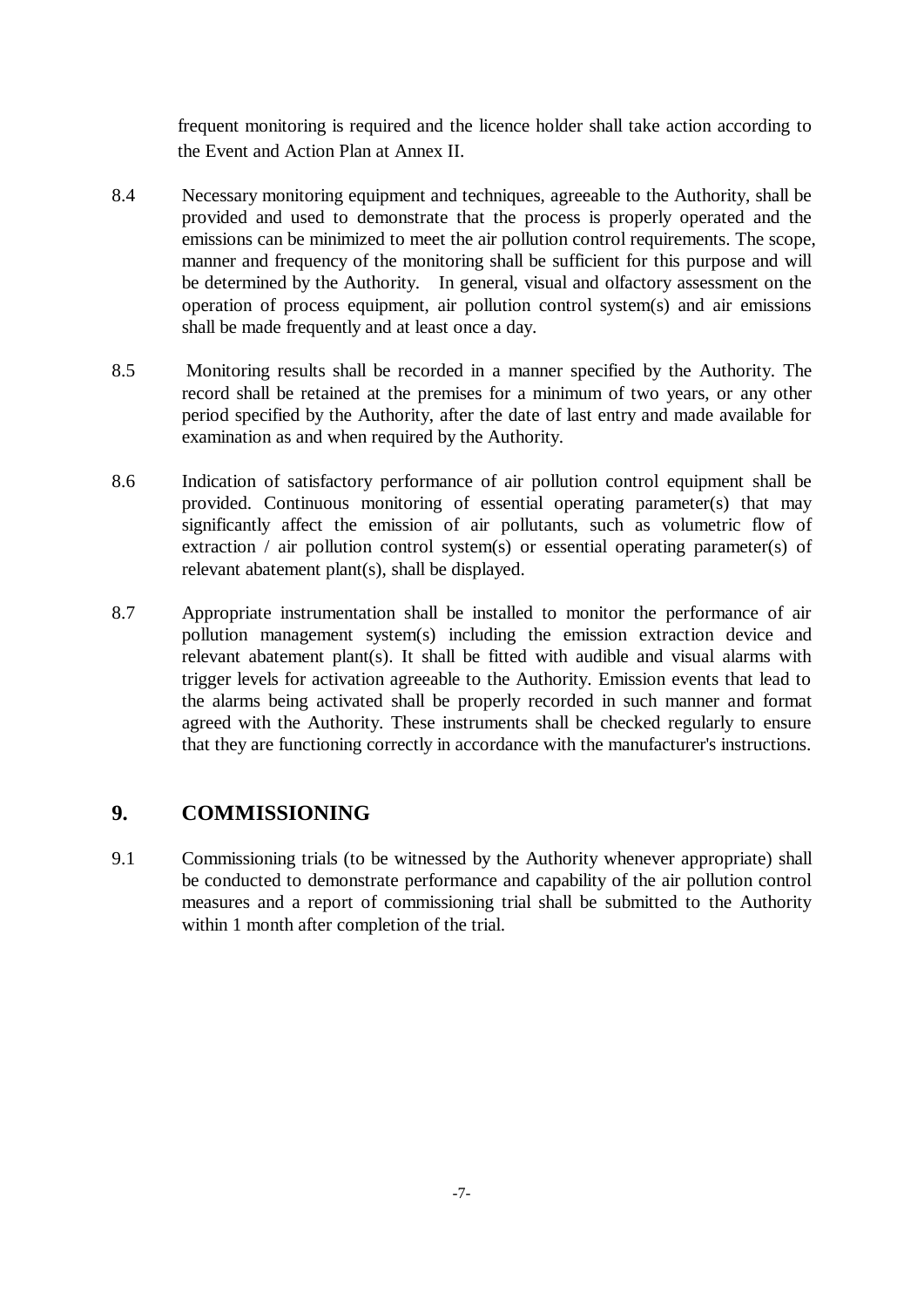### **ANNEX I CONCENTRATION LIMIT FOR EMISSION FROM NON-FERROUS METALLURGICAL WORKS - MELTING OF ZINC AND/OR ZINC ALLOY**

- emissions from the subject specified process and associated processes covered by this Note during normal operations including load change. For smoke emission, the emission limits shall also be applicable to the start-up and shutdown periods. The introduction of dilution air to achieve the emission limits is not permitted. The concentration limits stipulated in the tables below shall be applicable to all
	- $(a)$ Metal melting process

The air pollutant concentration is expressed at reference conditions of  $0^{\circ}$ C temperature, 101.325 kPa pressure, and without correction for  $CO<sub>2</sub>$  and water content (except emission limit on smoke).

| <b>Air Pollutant</b>                                                                                                                         | <b>Concentration Limit</b> |
|----------------------------------------------------------------------------------------------------------------------------------------------|----------------------------|
| Particulates                                                                                                                                 | $20 \text{ mg/m}^3$        |
| Cadmium and its compounds (as Cadmium)                                                                                                       | 1 mg/m <sup>3</sup>        |
| Nickel and its compounds (as Nickel)                                                                                                         | $5 \text{ mg/m}^3$         |
| Lead and its compounds (as Lead)                                                                                                             | $2 \text{ mg/m}^3$         |
| Copper and its compounds (as Copper)                                                                                                         | $5 \text{ mg/m}^3$         |
| Chromium and its<br>compounds<br>(as<br>Chromium)<br>Total emission in combination 1<br>$mg/m^3$<br>Vanadium and its compounds (as Vanadium) |                            |
|                                                                                                                                              |                            |

#### (b) Other auxiliary operations  $(b)$

The air pollutant concentration is expressed at reference conditions of  $0^{\circ}$ C temperature, 101.325 kPa pressure, and without correction of water content.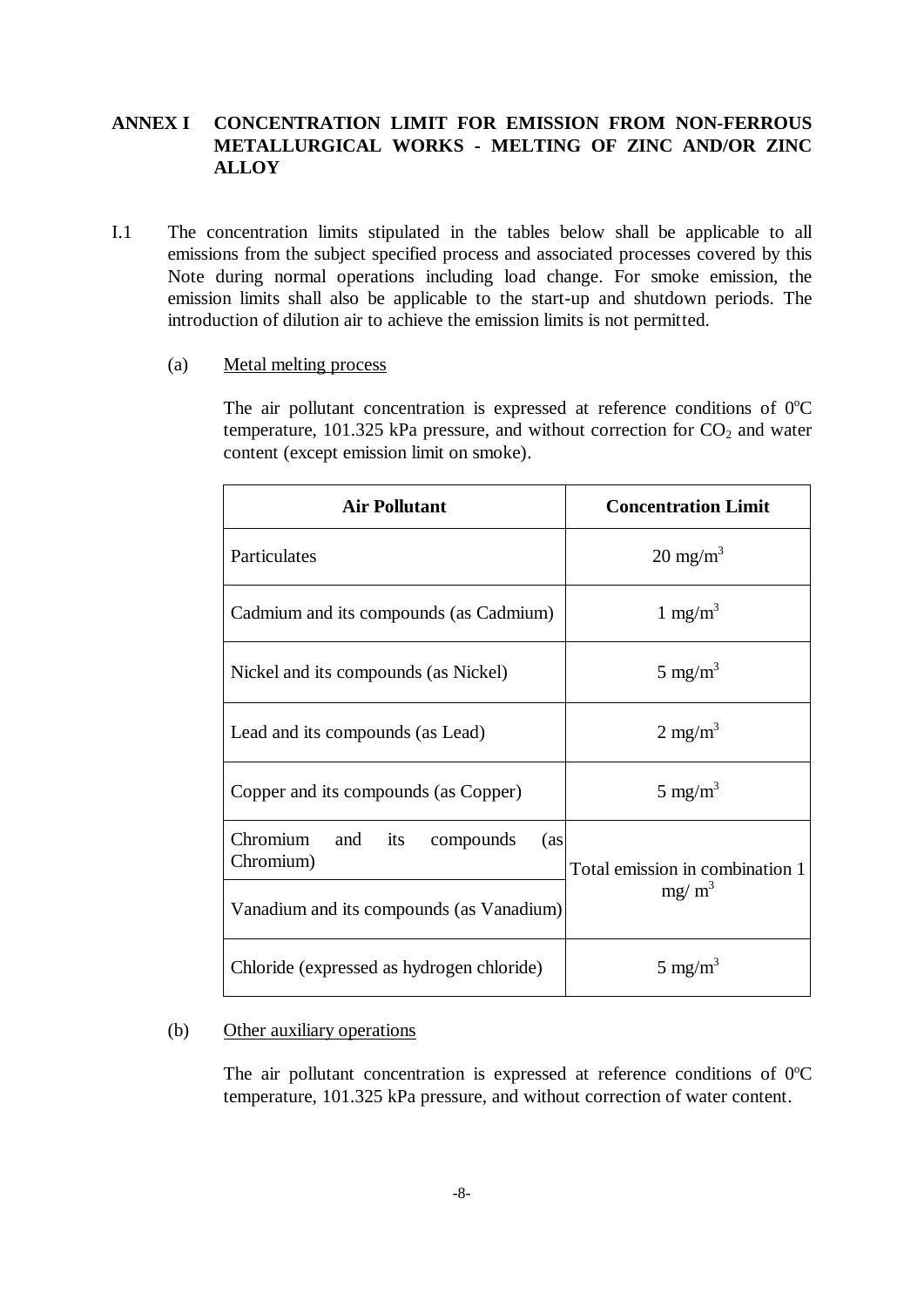| <b>Air Pollutant</b> | <b>Concentration Limit</b> |
|----------------------|----------------------------|
| Particulates         | $10 \text{ mg/m}^3$        |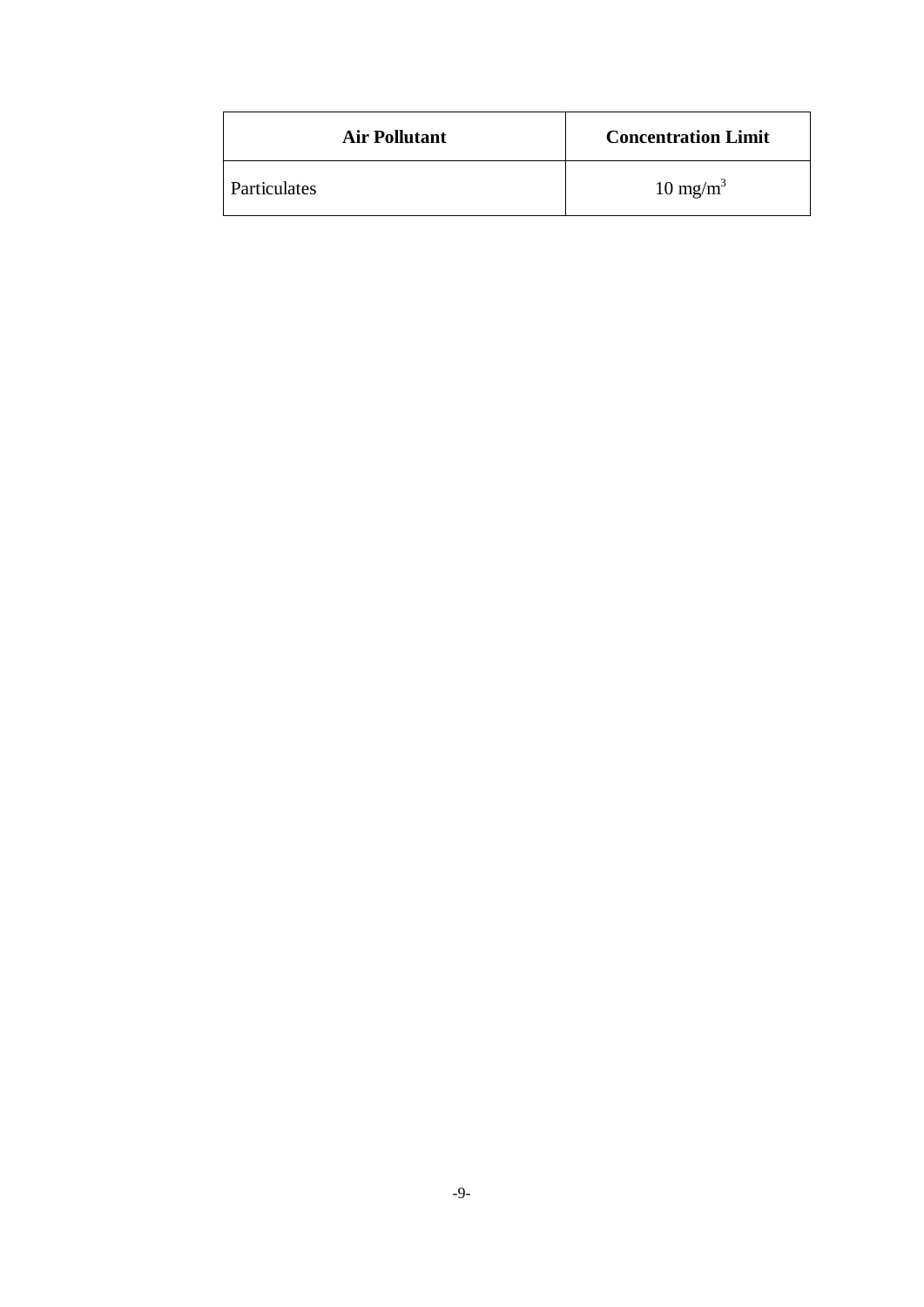## **ANNEX II EVENT AND ACTION PLAN**

# **Event and Action Plan**

| Particulates (at least one 24-hour sample per 6 calendar days)                          |                                                           |
|-----------------------------------------------------------------------------------------|-----------------------------------------------------------|
| Parameter                                                                               | <b>Action level</b>                                       |
| 24 hr average RSP                                                                       | 100 $\mu$ g/m <sup>3</sup> or below                       |
|                                                                                         |                                                           |
| <b>Plant Environmental Personnel</b>                                                    | Licensee                                                  |
| 1. Identify the source, investigate the causes and                                      | 1. Notify the Authority for                               |
| propose remedial measures. ( <i>Exceedance of action</i>                                | events with<br>concentration                              |
| level may be caused by malfunction of sampler and                                       | equal or above 100 $\mu$ g/m <sup>3</sup> .               |
| high level of background<br><i>operation,</i><br>its                                    | Rectify any unacceptable<br>2.                            |
| concentration, failure of air pollution control                                         | practice.                                                 |
| equipment, mishandling of materials, etc.)                                              | Amend working methods if<br>3.                            |
| Discuss with the operator for remedial actions<br>2.                                    | appropriate.                                              |
| required.                                                                               | Report details of the findings<br>4.                      |
| Carry out corrective actions.<br>3.                                                     | (together with the<br>daily                               |
| Check the effectiveness of actions.<br>4.                                               | inspection records in the past                            |
| Repeat measurement and increase monitoring<br>5.                                        | six days before the event) to                             |
| frequency if necessary.                                                                 | the Authority.                                            |
|                                                                                         |                                                           |
| (monitoring frequency and detecting method to be agreed with the<br>Objectionable Odour |                                                           |
| Authority)                                                                              |                                                           |
| Parameter                                                                               | <b>Action</b> level                                       |
| Objectionable odour                                                                     | Objectionable odour                                       |
|                                                                                         | noticeable at the site                                    |
|                                                                                         |                                                           |
|                                                                                         | boundary and/or outside the                               |
|                                                                                         | premises                                                  |
|                                                                                         |                                                           |
| <b>Plant Environmental Personnel</b>                                                    | Licensee                                                  |
| Identify the source, investigate the causes and<br>1.                                   | Notify the Authority for<br>1.                            |
| propose remedial measures. (A boundary check                                            | with<br>emissions<br>events                               |
| should be made at least two times per day/shift by                                      | detected with objectionable                               |
| the plant environmental personnel and operator                                          | odour.                                                    |
| when the plant is in operation. The time, location                                      | Rectify<br>any<br>unacceptable<br>2.                      |
| and result of these checks, along with weather                                          | practice.                                                 |
| conditions such as indicative wind direction and                                        | Amend working methods if<br>3.                            |
| strength, should be recorded to help identify the                                       | appropriate.                                              |
| source.)<br>Discuss with the operator for remedial actions<br>2.                        | Report details of the findings<br>4.<br>to the Authority. |